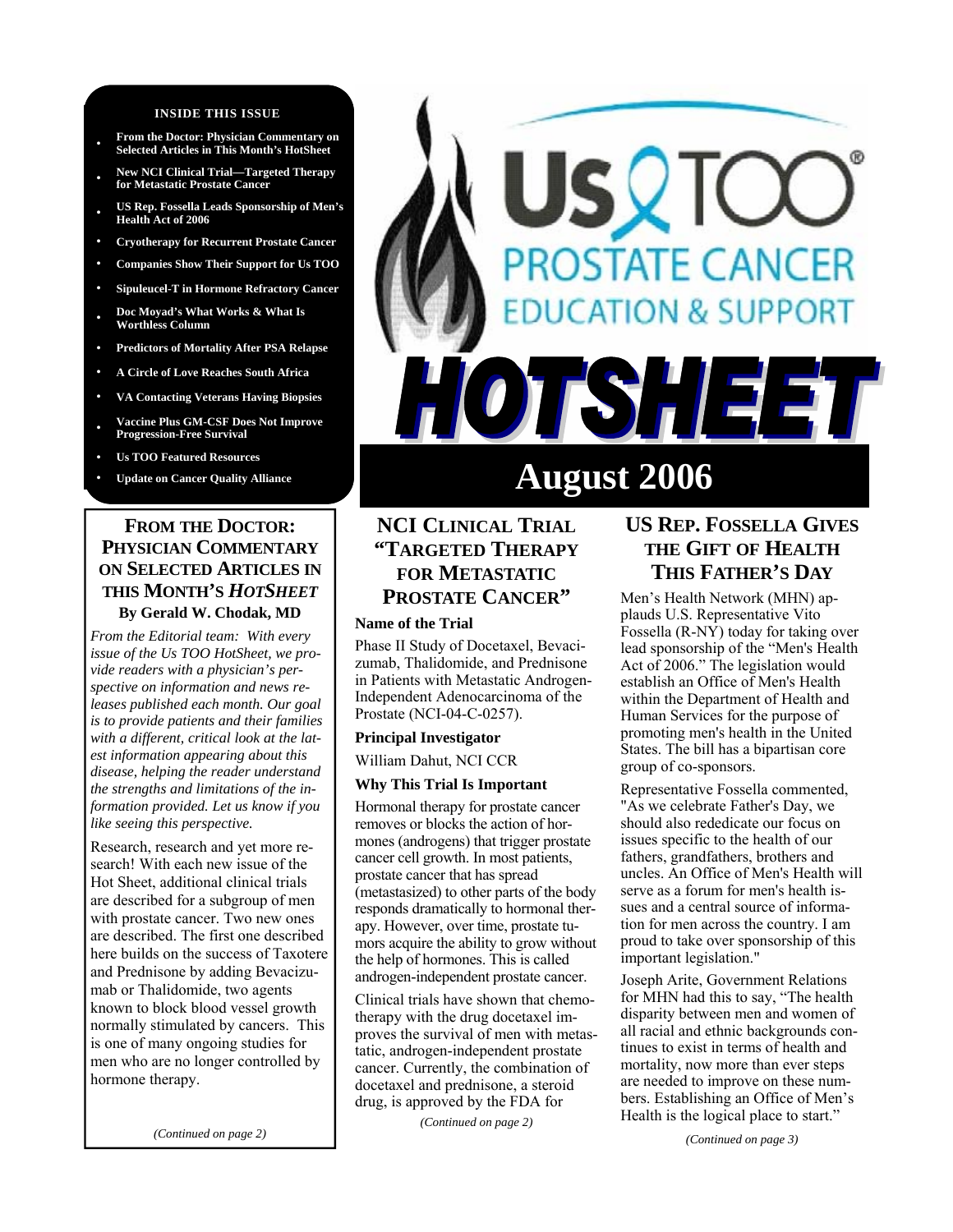#### **US TOO INTERNATIONAL**

has received Charity Navigator's highest rating for sound fiscal management. Less than a quarter of the charities in America receive this exceptional rating.



DONATIONS / GIFTS TO US TOO ARE TAX DEDUCTIBLE.

COPYRIGHT 2006, US TOO INTERNATIONAL INC.

#### **NCI CLINCALTRIAL**

*(Continued from page 1)* 

treatment of androgen-independent prostate cancer.

This trial is evaluating the addition of two targeted therapies, bevacizumab and thalidomide, to chemotherapy with docetaxel and prednisone. Bevacizumab and thalidomide both interfere with the formation of new blood vessels in tumors, which is required for tumor growth and survival. These targeted therapies inhibit different cell-signaling pathways used by tumors to make new blood vessels and should, therefore, be more effective when given together than when either is given alone.

The preliminary results of this trial have been promising. "Of the 26 patients we've enrolled so far, only one patient has come off the trial for progression of disease," said Dr. Dahut. "The trial has been open for about a year, and the median survival of these patients with androgen-independent prostate cancer is about 15 months. That patients are still responding after a year is encouraging."

#### **Who Can Join This Trial**

Researchers seek to enroll 33 to 60 patients aged 18 or over who have metastatic prostate cancer that has progressed despite hormonesuppressing therapy.

#### **Study Site and Contact Information**

The study is taking place at the NIH Clinical Center in Bethesda, Md. For more information, call the NCI Clinical Studies Support Center at 1-888- NCI-1937. The toll-free call is completely confidential.

To see the protocol summary and the list of eligibility criteria, go to http:// cancer.gov/clinicaltrials/NCI-04-C-0257.

#### **FROM THE EDITOR**

The Us TOO HotSheet Editorial Team sincerely apologizes for the repeated text that appeared on page 2 of the July 2006 article "APPROVAL OF HR863 RECOMMENDS INCREASED FEDERAL COMMITMENT TO SUPPORT DEVELOP-ING INNOVATIVE IMAGING FOR PROS-TATE CANCER." We always appreciate your constructive comments and suggestions – they help make the newsletter stronger and more informational.

#### **FROM THE DOCTOR**

*(Continued from page 1)* 

A second study described uses Sipuleucel-T, which is designed to stimulate the immune response. In preliminary studies, both agents enhance the immune response and in preliminary studies, both appear to prolong survival.

As discussed previously, men are strongly encouraged to participate in a well designed study whenever possible; it offers new and potentially valuable therapies years before they are available to the general public. And, only by men participating can doctors figure out the best course of action when the disease begins to progress.

Perhaps the only limitation with the NCI study is the need to travel out of your home area. Nevertheless Us TOO members are encouraged to determine if they would be suitable candidates for this or other ongoing trials.

Another treatment being highlighted in this issue is cryosurgery that is being encouraged for men with locally recurrent prostate cancer following radiation therapy. Despite the number of articles published using cryosurgery, considerable uncertainty surrounds the value of this therapy because no randomized, prospective comparison has ever been conducted to determine if men live longer when they undergo this procedure compared to other therapies that are available.

As with all uncontrolled studies, there is no way to draw any valid conclusions about the true efficacy of this therapy. Is there a downside, even if it doesn't work? The answer is that side effects do occur so patients should be well informed about the risk and benefits and uncertainty before signing up. It certainly is an option to consider when a local recurrence is suspected following radiation therapy.

*From the Editorial Team: Us TOO thanks Dr. Chodak for his insights and comments. As he stated this month in the HotSheet, several controversial topics are addressed and clearly more research is needed. In the meantime Us TOO will continue to provide the information that men and their families need to make informed decisions.*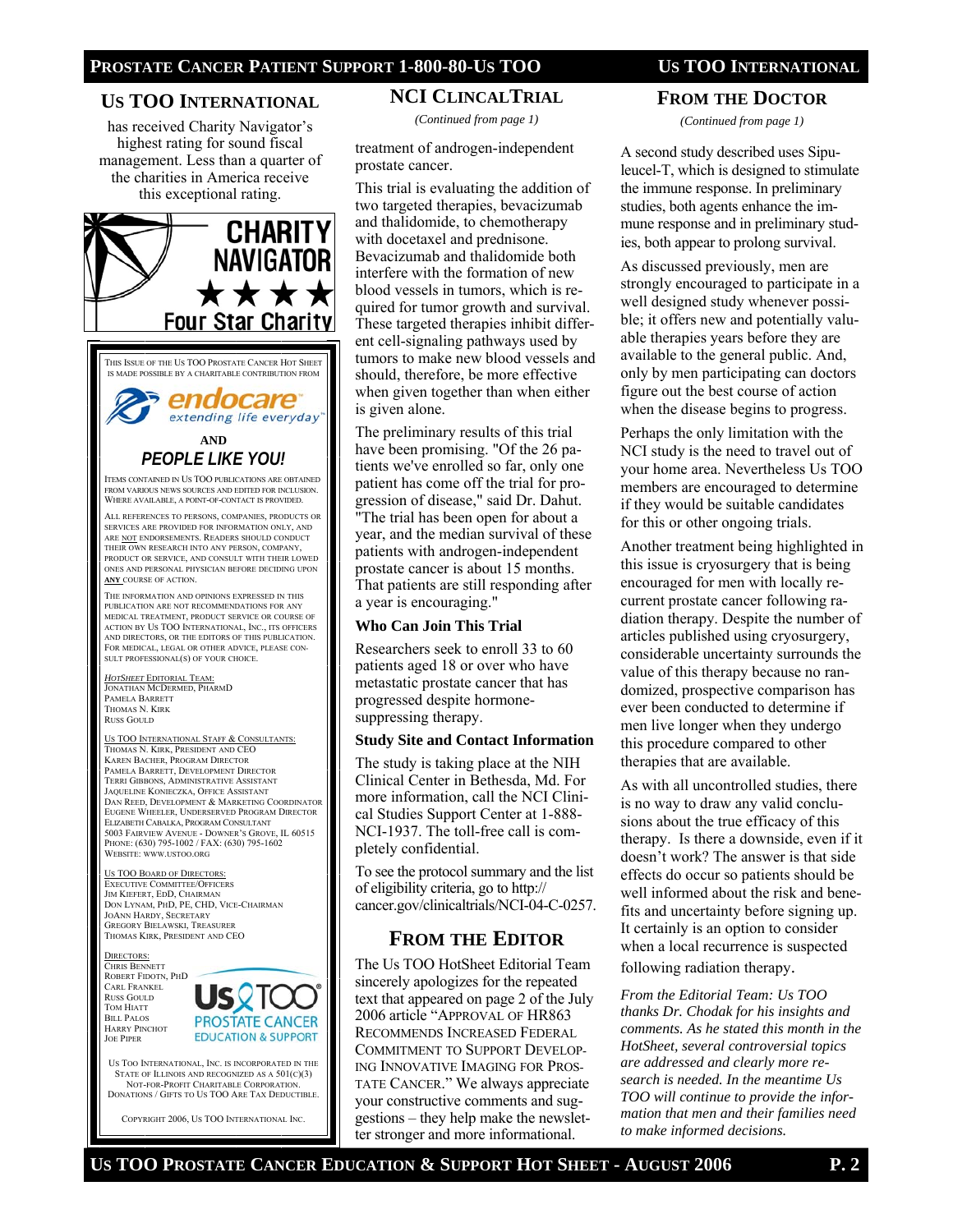#### **MEN'S HEALTH NETWORK**

*(Continued from page 1)* 

According to a recent report from the U.S. Center for Disease Control, women's life expectancy rose from 79.7 to 79.8 years. White women have the highest life expectancy, 80.2 years; followed by black women (75.5 years); white men (75 years) and black men (68.6 years).

"Men simply need to be encouraged to go to the doctor and become more in tune with their own health. An Office of Men's Health would be the ideal tool to make this happen," said Betty Gallo, Director of Public Outreach for the Dean and Betty Gallo Prostate Center at the Cancer Institute of New Jersey. "If such a step can be taken at the federal level, the result would be a positive trickle down effect to state and local communities."

"Illness and disease among men have significant impact on every facet of society," said Jean Bonhomme, MD, MPH and Men's Health Network Board Member. "Women and children are affected economically and emotionally by men's unnecessary disability and premature death as well as by health care costs. An Office of Men's Health has great potential for uplifting the health status of our nation as a whole."

The office will be designed to monitor and coordinate efforts to improve the health and well being of men by streamlining government efforts on the federal and state levels in the areas of prevention, health education, outreach, and research. It will mirror the existing Office of Women's Health, which was established in the early 1990s.

MHN is a non-profit educational organization comprised of physicians, researchers, public health workers, and individuals. It is committed to improving the health and wellness of men, boys, and their families through education campaigns, data collection, surveys, toll-free hotlines, and work with health care providers. With a network of chapters, affiliates, and health partners, MHN has a presence in every state and partners with both private and public entities to achieve these goals.

To learn more about the Men's Health Network, call (202) 543-6461 x101 or go to <www.menshealthoffice.info>.

*Men's Health Network, 16 June 2006* 

#### **CRYOTHERAPY FOR RECURRENT PROSTATE CANCER AFTER RADIATION TREATMENT**

If your prostate cancer was treated with radiation and your PSA is rising, it is important to find out *why* and *what* your options are.

A rise in PSA after any form of radiation (external beam, seeds, or combination external beam + seeds) *can* mean that your prostate cancer has come back (recurrence). A rising PSA may also be due to an irritation, infection or inflammation, or other benign (non-cancerous) condition. It is important to be evaluated by a physician as soon as possible. Only appropriate diagnostic tests can correctly identify the reason for a rising PSA. Diagnostic tests that can rule out cancer may include another PSA test, digital rectal exam, ultrasound imaging, and prostate biopsy. If cancer recurrence is diagnosed, additional tests (e.g. bone scan, tumor marker imaging, lymph node biopsy, CT/MRI scan) will help determine if the cancer has begun to spread beyond the prostate gland (metastasis).

If your cancer has recurred locally (the cancer is contained within the prostate capsule), you may be a candidate for *salvage cryotherapy*. Cryotherapy is a potentially curative treatment that destroys recurrent prostate cancer by freezing the remaining cell lines, regardless of the aggressiveness of the cancer. Cryotherapy is a minimally invasive procedure with few side effects and rapid recovery.

The word "cryotherapy" comes from two ancient Greek words – Cryo comes from the word for cold and therapy comes from the word for healing. In other words, cryotherapy means healing by using extreme cold. With Cryocare<sup>®</sup> TCAP<sup>™</sup> (Targeted CryoAblation of the Prostate), the physician inserts 6-8 slender probes into the prostate gland. Contained within each probe is argon gas cold enough to freeze the entire prostate. A warming catheter protects the urethra from the very cold temperatures. Ultrasound images allow the physician to guide the probes to the best possible positions for destroying the cancer.

Temperature sensors carefully monitor the process and precisely determine when target temperatures have been reached.

Thousands of men have chosen cryotherapy to treat their prostate cancer. Cryocare TCAP is an FDA cleared and Medicare covered treatment for men with primary prostate cancer and for prostate cancer that returns after any type of radiation treatment. Over 350 published studies help document the clinical value of cryotherapy as a treatment for prostate cancer. Many of these clinical studies document the effectiveness and safety of salvage cryotherapy for recurrent prostate cancer. One notable study reflects a range of disease-free rates from as high as 90% for low-risk radiation-recurrent prostate cancer to 69% for high-risk disease.<sup>1</sup>

There are over 600 Cryocare TCAP physicians located nationwide. Many of these physicians specialize in treating recurrent prostate cancer. For more information about cryotherapy or for referrals to cryosurgeons in your area, please call (877) PCA-CRYO (877- 722-2796) or visit

<www.prostatecancer.com>. A patient advocate can also provide you with contact information for former salvage cryotherapy patients if you would like to talk with others about their cryotherapy experiences.

**IMPORTANT NOTE: If you had ANY form of radiation treatment for prostate cancer AND your PSA is rising, do not wait! Seek professional help as soon as possible. The earlier the problem is diagnosed, the more treatment options you have. ONLY a physician can determine why your PSA is rising, and what your options are.**<sup>2</sup>

- 1. Izawa JI et al, Salvage cryotherapy for recurrent prostate cancer after radiotherapy: variables affecting patient outcome. *J Clin Oncol* 2002; 21:2664-71.
- 2. This information is not intended to be used as medical advice, and is not intended as a substitute for medical advice.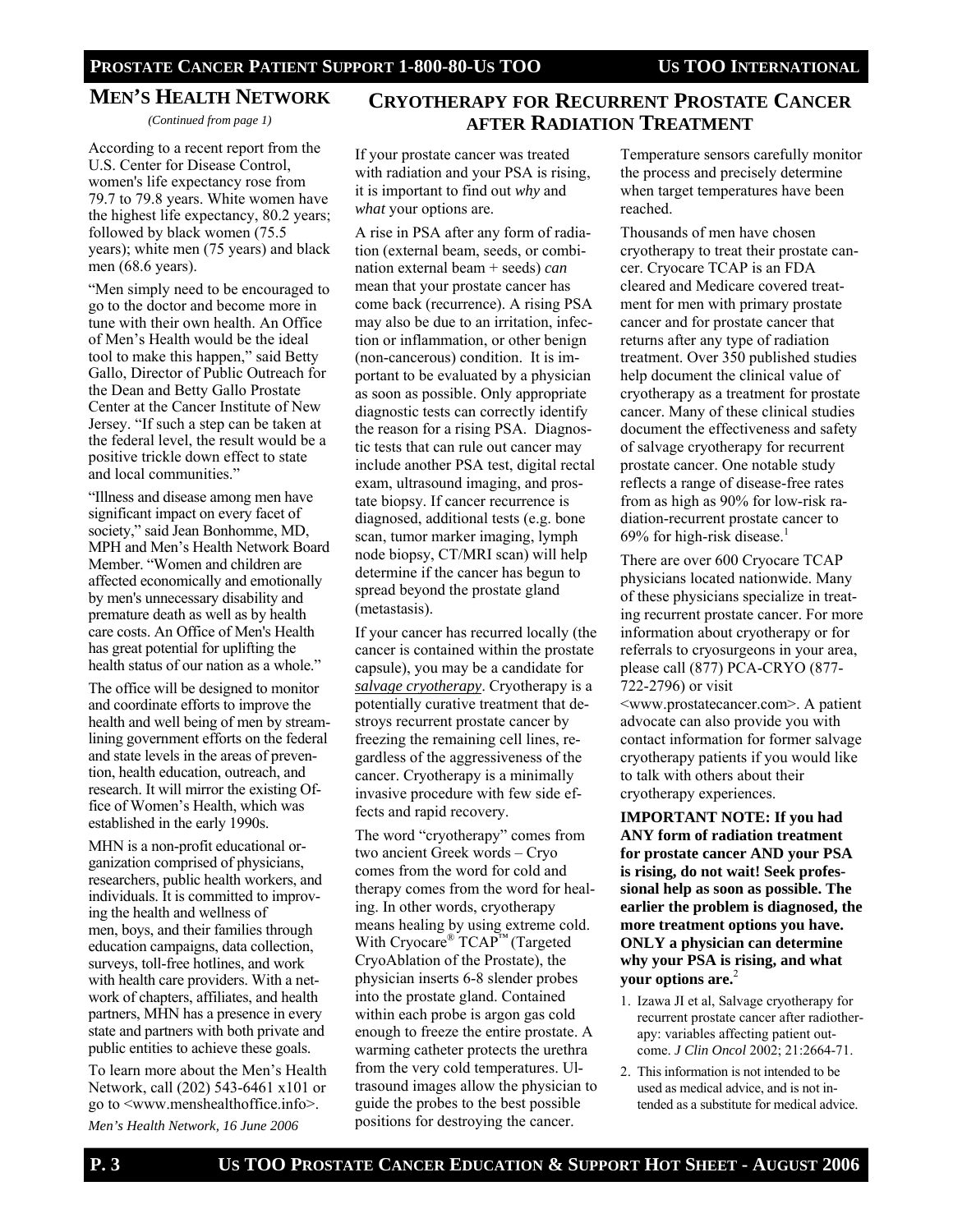### **TWO COMPANIES SHOW THEIR SUPPORT FOR US TOO AT AUA 2006**

At the 2006 Annual Meeting of the American Urological Association, two different companies highlighted Us TOO International in their exhibit booths. Novartis Oncology created a test of 5 questions for physicians visiting their booth. For every question answered correctly, Novartis donated one dollar to Us TOO. A total of \$10,000 was raised!

Augusta Medical Systems added the Us TOO logo to their booth giveaway item – a large, high-quality blue and white golf umbrella. The umbrellas were distributed at both the Augusta Medical Systems and Us TOO International booths, and were the hot item at the conference. Everyone wanted an umbrella!

Thanks to both organizations for their support and increasing awareness about Us TOO within the urology community!



#### **PLACEBO-CONTROLLED PHASE III TRIAL OF IMMUNOLOGIC THERAPY WITH SIPULEUCEL-T (APC8015) IN PATIENTS WITH METASTATIC, ASYMPTOMATIC HORMONE REFRACTORY PROSTATE CANCER**

EJ Small, PF Schellhammer, CS Higano, et al. — *J Clin Oncol* **2006; 24: 3089-94** 

**PURPOSE:** Sipuleucel-T (APC8015) is an investigational immunotherapy product designed to stimulate T-cell immunity against prostatic acid phosphatase. A phase III study was undertaken to evaluate the safety and efficacy of sipuleucel-T in a placebo-controlled study.

**PATIENTS AND METHODS:** A total of 127 patients with asymptomatic metastatic hormone refractory prostate cancer (HRPC) were randomly assigned in a 2:1 ratio to receive three infusions of sipuleucel-T ( $n = 82$ ) or placebo ( $n = 45$ ) every 2 weeks. On disease progression, placebo patients could receive APC8015F, a product made with frozen leukapheresis cells.

**RESULTS:** Of the 127 patients, 115 patients had progressive disease at the time of data analysis, and all patients were followed for survival for 36 months. The median for time to disease progression (TTP) for sipuleucel-T was 11.7 weeks compared with 10.0 weeks for placebo (P = .052, log-rank; hazard ratio [HR], 1.45; 95%CI, 0.99 to 2.11). Median survival was 25.9 months for sipuleucel-T and 21.4 months for placebo ( $P = .01$ , log-rank; HR, 1.70; 95%CI, 1.13 to 2.56). Treatment remained a strong independent predictor of overall survival after adjusting for prognostic factors using a Cox multivariable regression model  $(P = .002,$  Wald test; HR, 2.12; 95%CI, 1.31 to 3.44). The median ratio of T-cell stimulation at 8 weeks to pretreatment was eight-fold higher in sipuleucel-T-treated patients ( $16.9 \text{ v } 1.99$ ; P < .001). Sipuleucel-T was well tolerated.

**CONCLUSION:** While the improvement in the primary end point TTP did not achieve statistical significance, this study suggests that sipuleucel-T may provide a survival advantage to asymptomatic HRPC patients. Supportive studies are underway.

*<http://highwire.stanford.edu/cgi/medline/pmid;16809734>* 

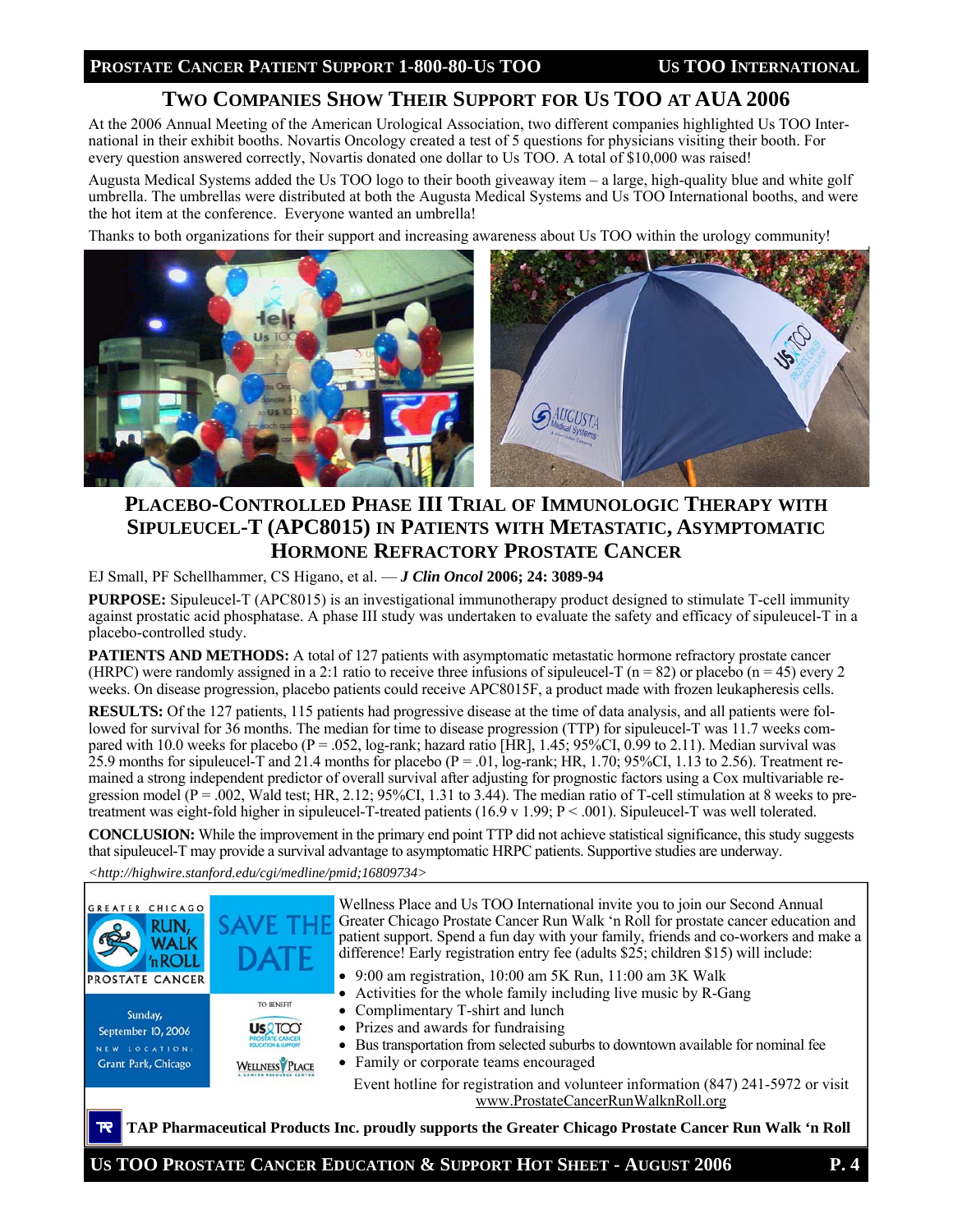#### **DOC MOYAD'S WHAT WORKS & WHAT IS WORTHLESS COLUMN - ALSO KNOWN AS "NO BOGUS SCIENCE" COLUMN**

#### **THE MAGIC PILL FOR WEIGHT LOSS: PART II-WHERE THE HECK IS IT?**

#### **MARK A. MOYAD, MD, MPH**

#### **UNIVERSITY OF MICHIGAN MEDICAL CENTER, DEPT. OF UROLOGY**

Okay, Doc Moyad cut to the chase and what is the skinny on that magic pill for weight loss?! Acomplia® (rimonabant) made by Sanofi-Aventis is a 20 mg a day pill that was just approved in Europe in the past few weeks. However, the FDA wants to review some more data before they approve it in the United States.

What I like about this drug compared to other drugs and supplements is that it seems to be heart healthy unlike many of the other past weight loss pills. It can significantly increase your HDL or "good cholesterol", and it may even help some individuals quit smoking. It works by blocking some of the same receptors in the brain that are stimulated by marijuana to give you the munchies.

Personally, I do not know anything about marijuana except for that one night in college on my twenty-first birthday, but like Clinton I did not inhale (at least this is what I told my parents). These receptors that are blocked by Acomplia® are known as the "cannabinoid-1" receptors. In other words, it can suppress appetite and may even increase metabolism.

This drug also has the ability to reduce triglyceride and insulin levels, which need to be reduced in many prostate cancer patients. Nausea was the most common side effect with this drug that occurred at almost twice the rate as that observed in the placebo group  $(11.2\% \text{ versus } 5.8\%).$ 

Regardless, keep watching the newspapers and talk to your doctor because in 2006 no other weight-loss drug has a chance of being approved by the FDA. In the meantime, increasing your consumption of fiber and regular aerobic exercise are still effective ways to reduce weight. In addition, lifting weights and increasing your muscle mass is another cheap way to increase your metabolic rate and reduce your overall weight.

In the next issue we will talk about more fun stuff, so stay cool and think thin thoughts.

Note: To contact Dr. Moyad, please call (734) 936-6804. He can also now be e-mailed at WJR.com (an ABC radio station). Feel free to email him frequently here because he wants to suck up to this radio station in order to maintain his high profile status on the airwaves.

#### **PREDICTORS OF MORTALITY AFTER PROSTATE-SPECIFIC ANTIGEN FAILURE**

D'Amico AV., Kantoff P, Loffredo M, Renshaw AA, Loffredo B, Chen M-H

#### **Int J Radiation Oncol-Biol Phys 65: 656-60, 2006**

Purpose: We identified factors associated with the length of survival after prostate-specific antigen (PSA) failure.

Methods and Materials: The study cohort comprised 81 of 206 men enrolled on a randomized trial evaluating external-beam radiation therapy (RT) with or without androgen suppression therapy (AST) and who experienced PSA failure. Salvage AST was administered at a PSA level of  $\sim 10$ ng/mL as per protocol. Cox regression was used to determine factors associated with length of survival after PSA failure.

<u>Results:</u> A PSA DT (doubling time) <6 months ( $p = 0.04$ ) and age at the time of PSA failure  $(p = 0.009)$  were significantly associated with length of survival. By 5 years, 35% and 65% of all-cause mortality was from prostate cancer in men whose age at PSA failure was 75 or higher vs. <75, respectively. Across all ages, 0%, 4%, as compared with 63% of men, were estimated to die of prostate cancer within 5 years after PSA failure if their PSA DT was >12, 6–12, or <6 months, respectively.

Conclusions: Advanced age and a PSA DT <6 months at the time of PSA failure are associated with a significantly shorter survival.

#### **THERAPEUTIC DUAL VIRAL VECTOR VAC-CINE PLUS GM-CSF DOES NOT IMPROVE PROGRESSION-FREE SURVIVAL IN PHASE II RANDOMIZED TRIAL IN HORMONE-REFRACTORY PROSTATE CANCER PATIENTS**

In a randomized, double-blind, controlled phase II trial, the administration of a dual-vector prostate cancer vaccine, *PROSTVAC*-VF, combined with granulocyte-macrophage colony-stimulating factor (GM-CSF), has demonstrated no improvement in progression-free survival compared with placebo in patients with hormone-refractory prostate cancer, according to data presented at the 42nd Annual Meeting of the American Society for Clinical Oncology in Atlanta, Georgia.<sup>1</sup>

The vaccines *PROSTVAC*-V, engineered from a vaccinia virus, and *PROSTVAC*-F, engineered from a fowlpox virus, are recombinant viral vectors that encode prostatespecific antigen gene variants designed for optimal antigen presentation.

The study, presented by Philip W. Kantoff, MD, from the Dana-Farber Cancer Institute in Boston, Massachusetts, included 125 patients randomized 2:1 to receive either the dual-vector vaccine plus GM-CSF or control (empty vec-

*(Continued on page 6)*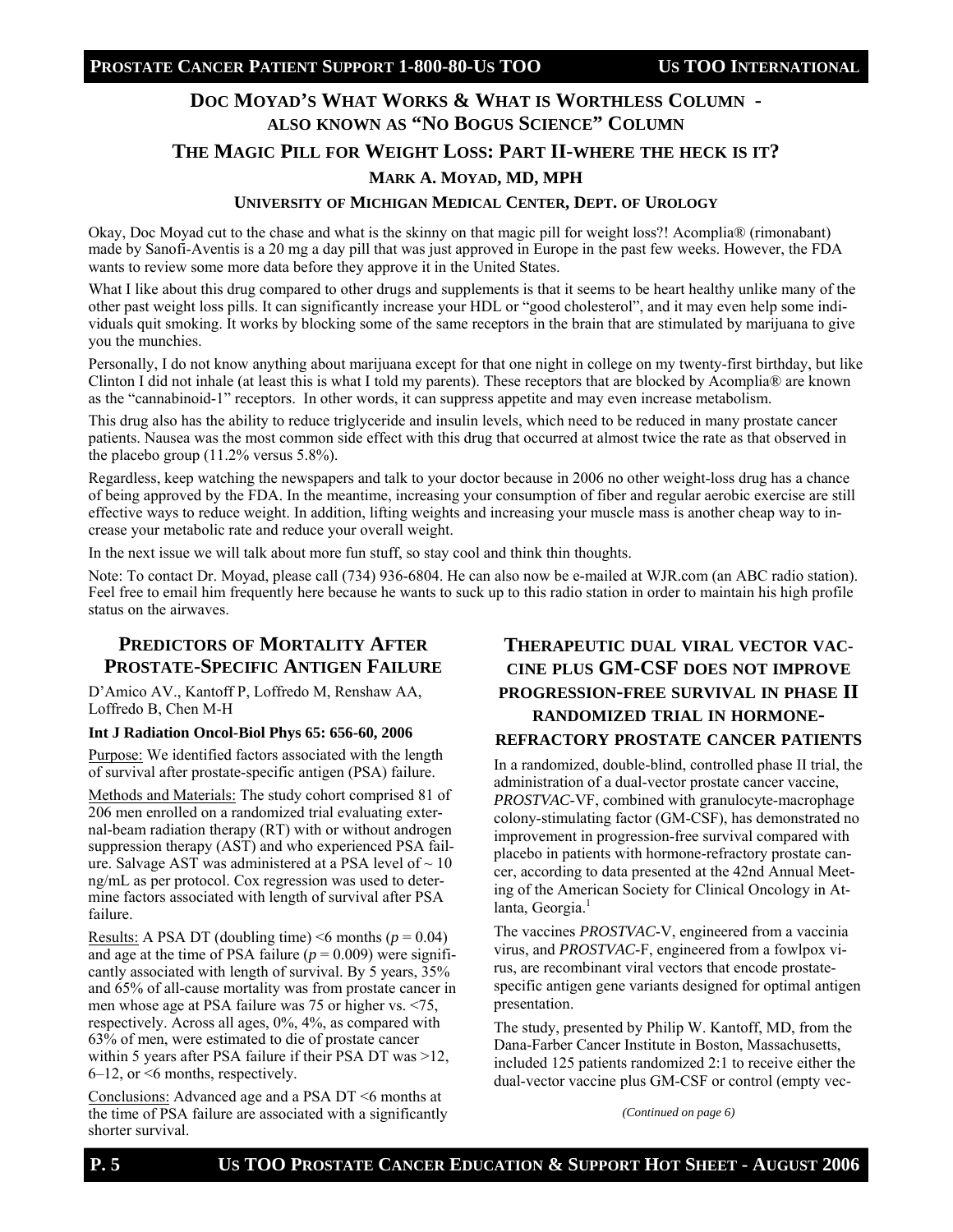#### **PROSTATE CANCER PATIENT SUPPORT 1-800-80-US TOO US TOO INTERNATIONAL**

#### **A CIRCLE OF LOVE REACHES SOUTH AFRICA**

The *Circles of Love Companion and Family Support* **Program** and materials were originally conceived in 2004. Even in its infancy, the advisory panel who helped create the program, mainly comprised of companions of prostate cancer patients, knew from first hand experience there was a far-reaching need. Exactly how far the program would reach is only now becoming clear. A seed was planted that took hold around the world.

In May. we received a delightful letter from a gentleman in Pretoria, South Africa. He read an article about the program in the HotSheet called *Circles of Love Alive in Chicago.* He is associated with a monthly prostate cancer support group in Pretoria, South Africa, that meets regularly to hear from doctors, dieticians and spiritual leaders. The average attendance is about twenty, including some wives who accompany their spouses. As he read about the *Circles of Love*, he realized this program was exactly what they were lacking.

The materials were promptly shipped to Pretoria and a joyful email arrived in swift response. *"I regret that I, indeed 'we' (my wife and I), did not have this* 

*when I was operated on 7 years ago! However, who knows what we can achieve for those who are under the knife, or whatever treatment they are going to receive, in the future. I'm sure there will be less uncertainty for them."*

A few weeks later, yet another email arrived, *"I have been steadily working through The Circles of Love and all I can say is that I am amazed at what the whole parcel contains. As I read, I think, 'Ah but what about …' and then I find the answer – truly wonderful."*  They are eager to translate the materials into Afrikaans, which is one of the 13/14 official languages that is used particularly in Pretoria.

His most recent correspondence concluded, *"I think the whole idea, and the information given, is out of this world!!!"* 

*Circles of Love Care Kit was released in June 2005. The Circles of Love Discussion Guide was distributed to all chapters in early February. The Circles of Love Care Kit and all its individual components are available for purchase by calling the Us TOO offices at 800-808-7866. For additional information about The Circles of Love Program, please contact Elizabeth at 320-980-0437 or Elizabeth@ustoo.org.* 

#### **VECTOR VACCINE TRIAL**

*(Continued from page 5)* 

tors plus GM-CSF placebo) for 24 weeks. Patients were stratified by bisphosphonate use.

Progression-free survival for the vaccine vs. placebo treatment group failed to reach statistical significance  $(P = .56)$ . Progression was defined as 2 or more new sites of bone metastasis and/or a greater than 20% increase in lymph node metastasis. No significant differences in median survival between the 2 treatment arms were observed (743 days for the vaccine group vs. 699 days for the placebo group;  $P = .81$ ).

However, among patients who did not receive bisphosphonate therapy prior to study entry, there was a trend for improved overall survival.

In general, the vaccine was well tolerated. Injection-site reactions were the most common adverse event, occurring equally in both treatment arms. Other adverse events included chills, fatigue, and anorexia, all of which were more common in the dual-vector vaccine treatment arm.

*(Continued on page 8)* 

#### **VA CONTACTING VETERANS WHO RECEIVED PROSTATE BIOPSIES**

Some veterans who received prostate biopsies in medical facilities of the Department of Veterans Affairs (VA) in 11 states, The District of Columbia and Puerto Rico may have been treated with improperly disinfected instruments, VA officials announced.

Although the VA has not received any reports of patients being harmed, the Department is notifying all veterans who were treated by the equipment in question, called "a prostate biopsy transducer." The VA is also offering follow-on testing to determine if these veterans were exposed to any other ailments.

"The safety of our patients is of paramount concern," said Dr. Jonathan B. Berlin, VA's Under Secretary for Health. "VA's patient safety program detected this problem. Whenever there's a problem, we believe in notifying our patients and taking remedial steps immediately."

Although VA inspectors found that the equipment used for the prostate biopsies was being cleaned and disinfected after each procedure, some equipment was not being scrubbed by a brush after each use, resulting in the remote possibility of infection. Improperly scrubbed equipment carries a small risk of exposing patients to Hepatitis B, Hepatitis C and the Human Immunodeficiency Virus (HIV).

The VA is notifying patients who received biopsies with the equipment in question at the following facilities:

District of Columbia Ohio: Cincinnati Iowa: Iowa City Oklahoma: Oklahoma City Maine: Togus Oregon: Portland Minnesota: Minneapolis Oklahoma: Oklahoma City Montana: Fort Harrison, Miles City Puerto Rico: San Juan New York: Buffalo, Canandaigua Wisconsin: Milwaukee

Nevada: Las Vegas Tennessee: Memphis, Murfreesboro, Nashville

Patients treated by the improperly scrubbed equipment will be notified and will be offered tests. The Department is working with the Food and Drug Administration (FDA), the manufacturer and the Centers for Disease Control and Prevention (CDC).

*VA Press Release, May 2006* 

US TOO PROSTATE CANCER EDUCATION **& SUPPORT HOT SHEET - AUGUST 2006** P. 6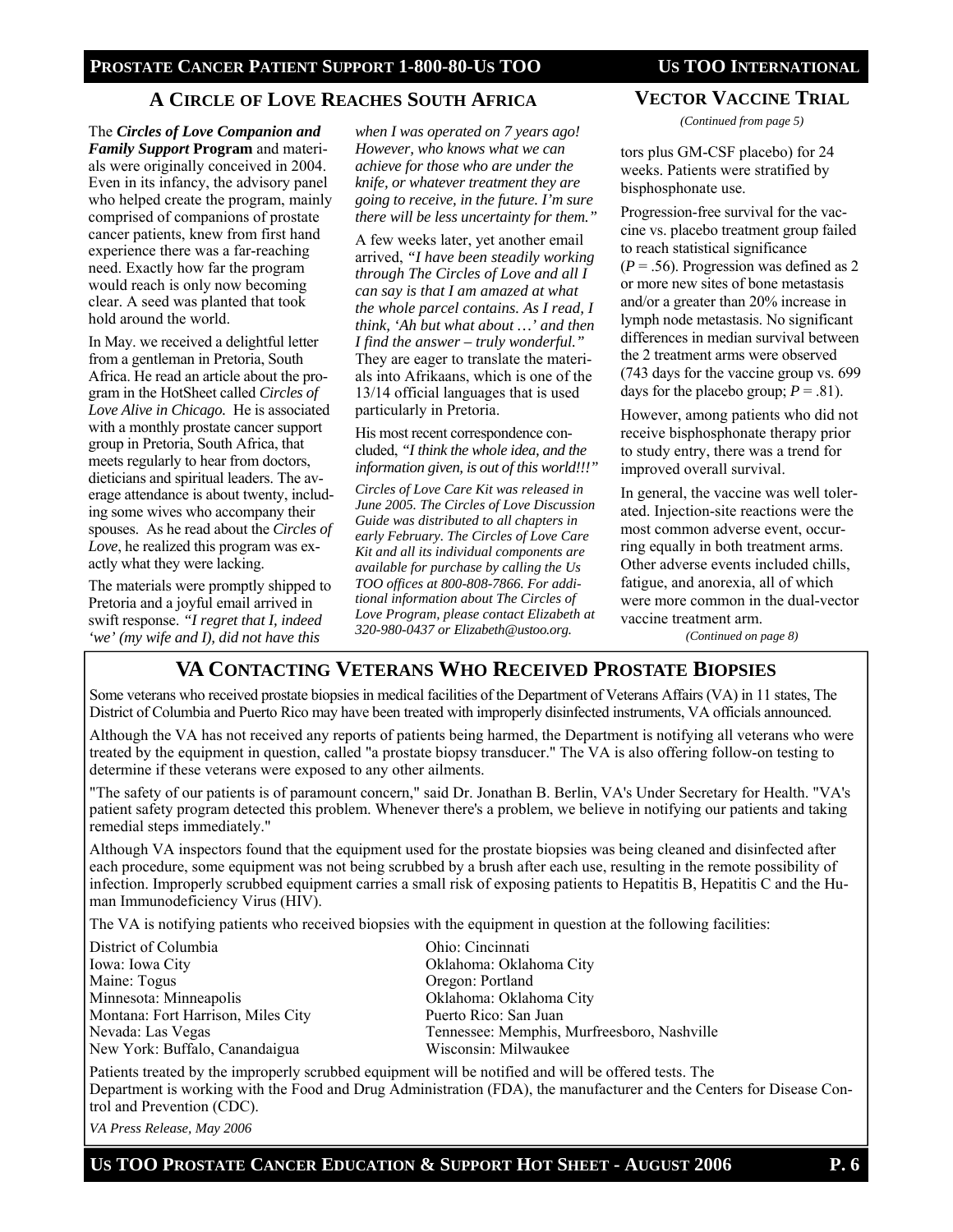## **FIRST US TOO ONLINE AUCTION A SUCCESS!**

Thanks to all bidders, item donors and sponsors for making the first-ever Us TOO International Online Auction so successful! A total of 51 items were sold, raising more than \$15,000. Proceeds are for the Us TOO Founders' Fund, which will be used to create and expand Us TOO services earmarked for prostate cancer patients and their families.

The auction — held online using a software service called cMarket was open and accepted bids for three weeks, ending on the day after Father's Day. The auction opened with a catalog of 34 times for potential bidders. The website software allowed people to contribute items to the auction. By the time the auction closed, 52 new items were donated by generous individuals, Us TOO chapters, businesses and corporate supporters, for a total of 86 items for bidding consideration.

Special thanks to our TRUE BLUE auction sponsor Valera Pharmaceuticals and our BLUE RIBBON sponsor Endocare.



**SHOW YOUR TRUE BLUE COLORS During September for Prostate Cancer Awareness Month and Prostate Cancer Awareness Week, September 17-23, 2006**



#### **1. Wear and display the BLUE RIBBON**

Show your support for prostate cancer patients and survivors. Let's make the blue ribbon as visible as the pink one! The blue ribbon universally signifies research and patient support efforts for Prostate Cancer. Visit the Us TOO Store at www.ustoo.org to obtain wristbands, hats, car magnets and more.

#### **2. Focus on Self Health**

Get tested—schedule an appointment for a PSA blood test and DRE. Eat healthy. Look at new ways to improve your diet. Stay informed on new advances in treatment options and erectile dysfunction and incontinence solutions.

#### **3. Volunteer**

Start an Us TOO support group chapter to serve your own community, or help with a fundraising event for Us TOO.

#### **4. Honor a survivor or the memory of a loved one**

Consider making a Tribute or Memorial to Us TOO in honor of a friend or family member fighting prostate cancer now, or remember a loved one who has passed away.

Please accept our sincerest thanks for all you have done over the years to support Us TOO International Prostate Cancer Education & Support Network and all those men and their families who have been touched by prostate cancer.



- **Baseball Hats** Navy or white, \$16.00 ea
- **Prostate Cancer Car Magnets "Know Your PSA"** \$5.00 ea
- **Blue Us TOO Awareness Wristbands** \$1.00 ea
- **Plus many more patient resource materials...**

*To order, visit www.ustoo.org or call 1-800-808-7866* 

*Proceeds from all items sold benefit Us TOO's FREE programs, support services and educational materials for prostate cancer patients and their families*